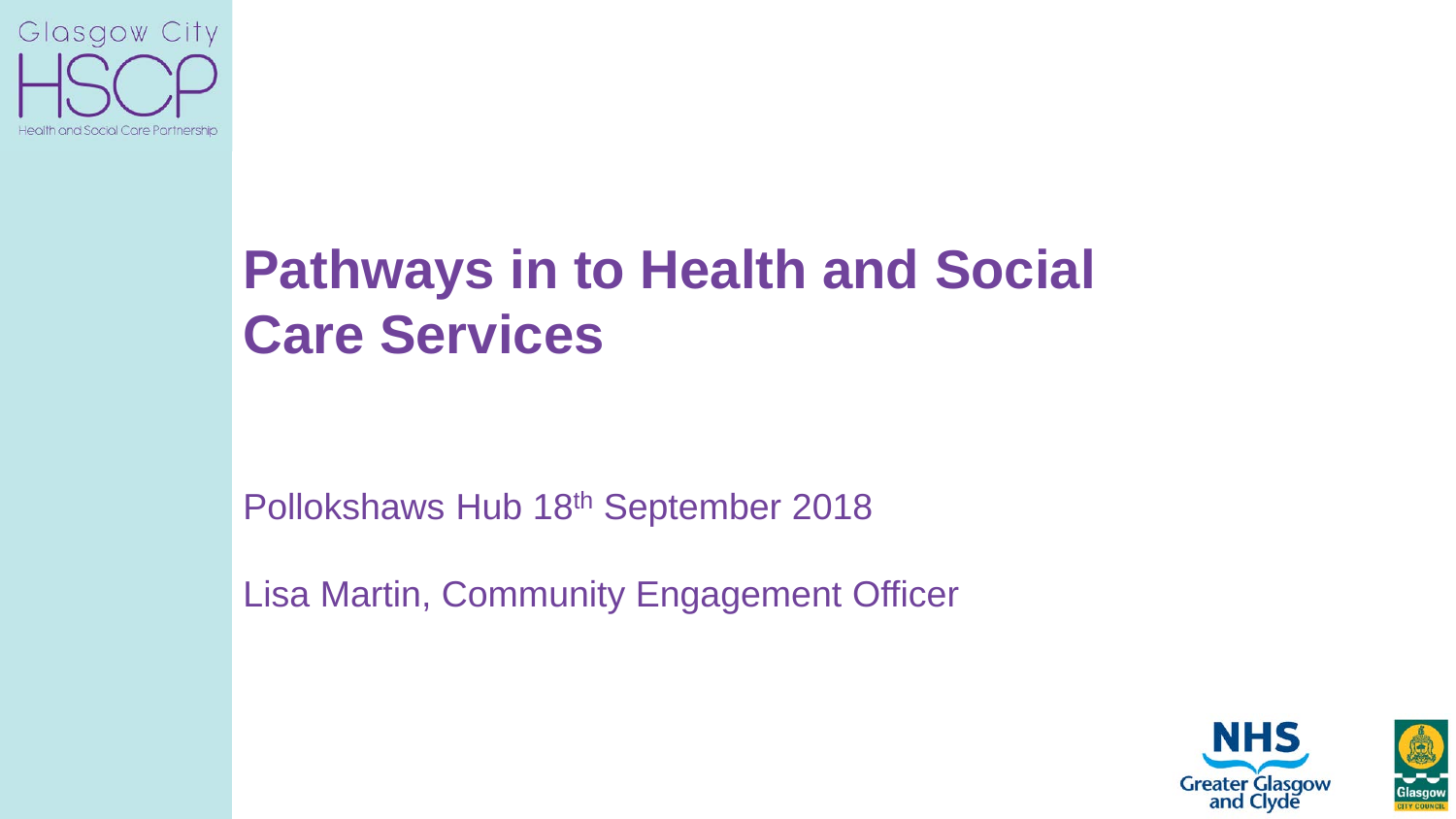

- What is the Health and Social Care Partnership? **Structure Services Staff**
- Pathways in to Health and Social Care Services: Know Who To Turn To Emergency and Out of Hours Care Equal Access to Services
- **Key Contacts**

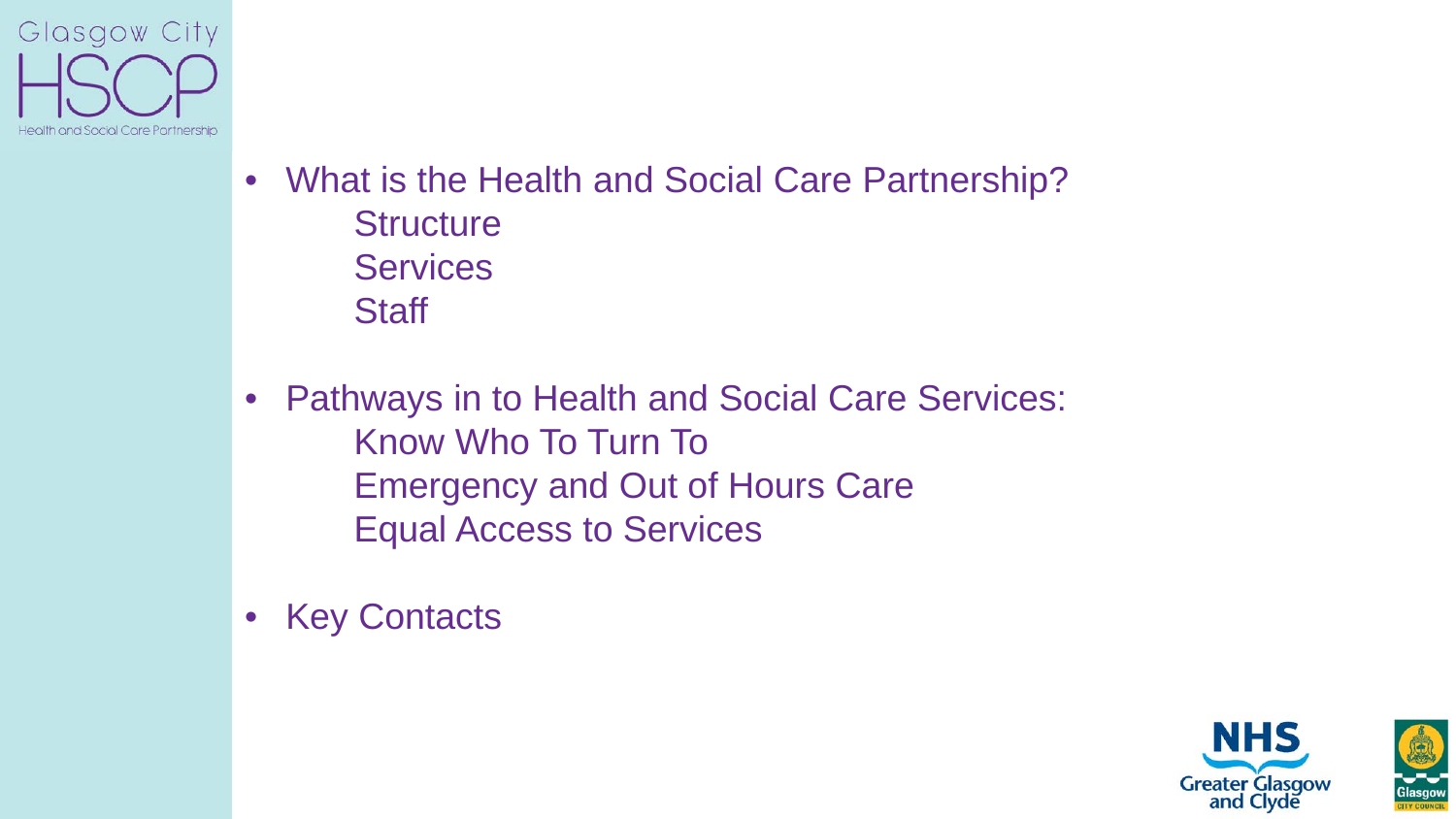

### **HSCP Structure**

- A legally formed partnership between NHS Greater Glasgow and Clyde Health Board and Glasgow City Council
- Responsible for planning and delivery of a wide range of health and social care services
- Governed by an Integrated Joint Board of senior staff, elected members, non-executive NHSGGC Board members and public representatives
- Three localities in the city NE, NW and South
- Three main care groups Older People, Adults and Children and Families
- South Locality is the Lead for Older People

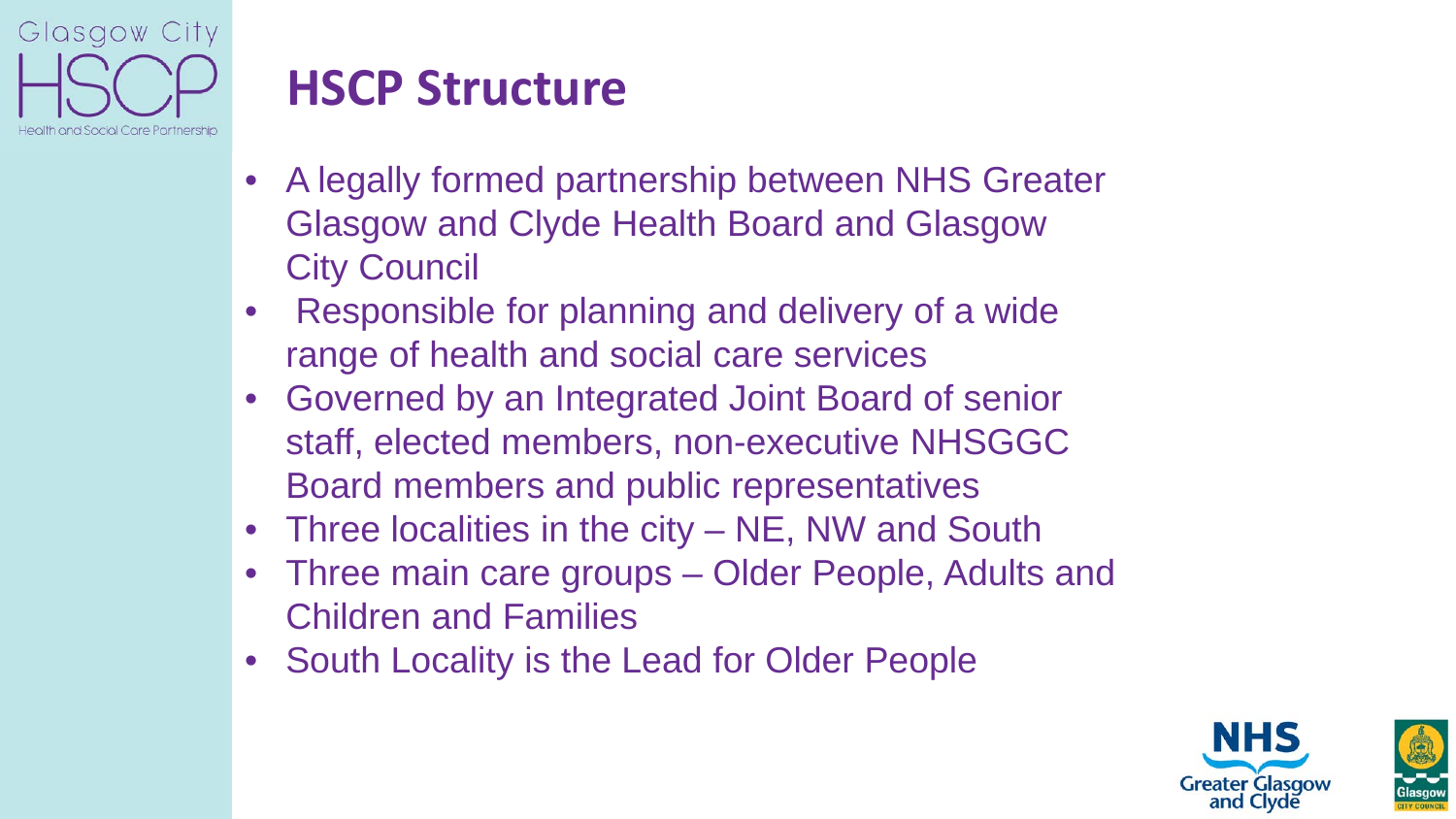

### **HSCP Services**

- social care services for adults and older people
- carers support service
- homelessness services mental health services
- alcohol and drug services criminal justice services
- welfare rights services district nursing services
- palliative care services
- social care services provided to children and families (including fostering and adoption services and child protection)
- services provided by allied health professionals such as dieticians and occupational therapists
- dental services **primary medical services (including out of hours)**
- ophthalmic services pharmaceutical services
- sexual health services services to promote public health and improvement
- school nursing and health visiting services
- the strategic planning for Accident and Emergency services provided in a hospital and
- the strategic planning for inpatient hospital services relating to branches of medicine (general medicine, geriatric medicine, rehabilitation medicine and respiratory medicine).

(A number of housing functions are also delegated to the Integration Joint Board)



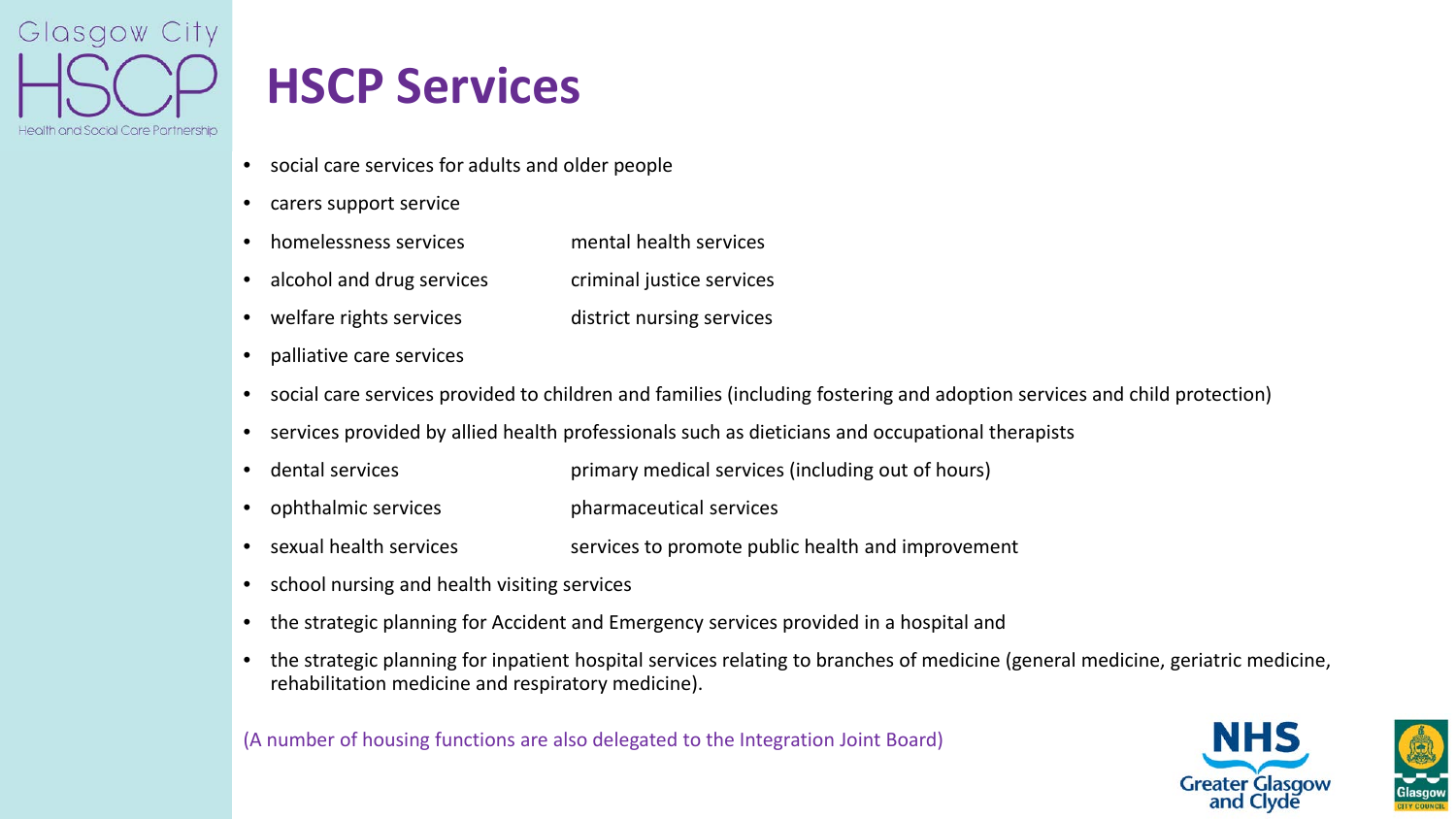



| <b>Category of Membership</b> |                                    |                                                                                                             |                                                      |
|-------------------------------|------------------------------------|-------------------------------------------------------------------------------------------------------------|------------------------------------------------------|
| Chair                         | <b>CIIr Mhairi Hunter</b>          |                                                                                                             |                                                      |
| <b>Vice Chair</b>             | Vacancy                            |                                                                                                             |                                                      |
| <b>Council Voting Members</b> | <b>Health Board Voting Members</b> | <b>Professional Members</b>                                                                                 | <b>Stakeholder Representative</b><br><b>Members</b>  |
| Bailie Ade Aibinu             | Simon Carr                         | David Williams,<br><b>Chief Officer</b>                                                                     | Margaret McCarthy<br>Staff Side Representative       |
| Cllr Ken Andrew               | Jeanette Donnelly                  | <b>Susanne Millar</b><br>Chief Officer Planning, Strategy &<br>Commissioning / Chief Social<br>Work Officer | Peter Millar<br>Independent Sector<br>Representative |
| <b>Cllr Michelle Ferns</b>    | <b>Ross Finnie</b>                 | Sharon Wearing<br>Chief Officer Finance &<br><b>Resources</b>                                               | Anne Scott<br>Social Care Users Representative       |
| Cllr Archie Graham            | Jacqueline Forbes                  | David Walker<br>Assistant Chief Officer, Corporate<br>Strategy                                              | Chris Sermanni<br>Staff Side Representative          |
| Cllr Mhairi Hunter            | John Matthews                      | Dr Richard Groden<br><b>Clinical Director</b>                                                               | Ann Souter<br>Health Care Users Representative       |
| Cllr Jennifer Layden          | Anne Marie Monaghan                | Elaine Love<br>Chief Nurse Governance and<br>Regulation                                                     | Shona Stephen<br><b>Third Sector Representative</b>  |
| Cllr Kim Long                 | Rona Sweeney                       | Dr Michael Smith<br>Lead Associate Medical Director                                                         | Vacancy<br>Carers Representative                     |
| Cllr Jane Morgan              | Vacancy                            | Jonathan Best<br>Interim Chief Operating Officer<br>NHS Greater Glasgow & Clyde                             |                                                      |
|                               |                                    | Patrick Flynn<br>Head of Housing and<br>Regeneration<br>Glasgow City Council                                |                                                      |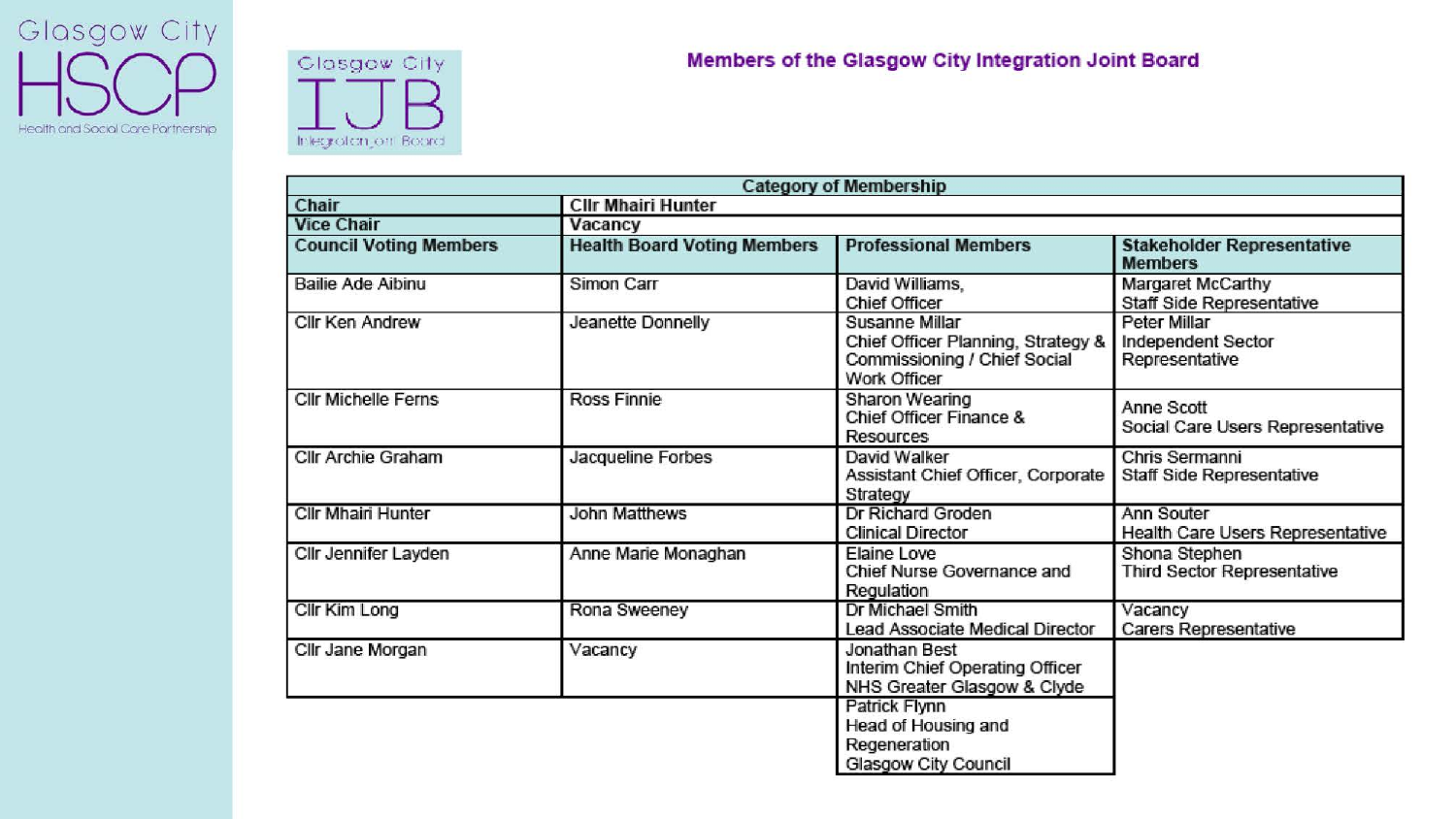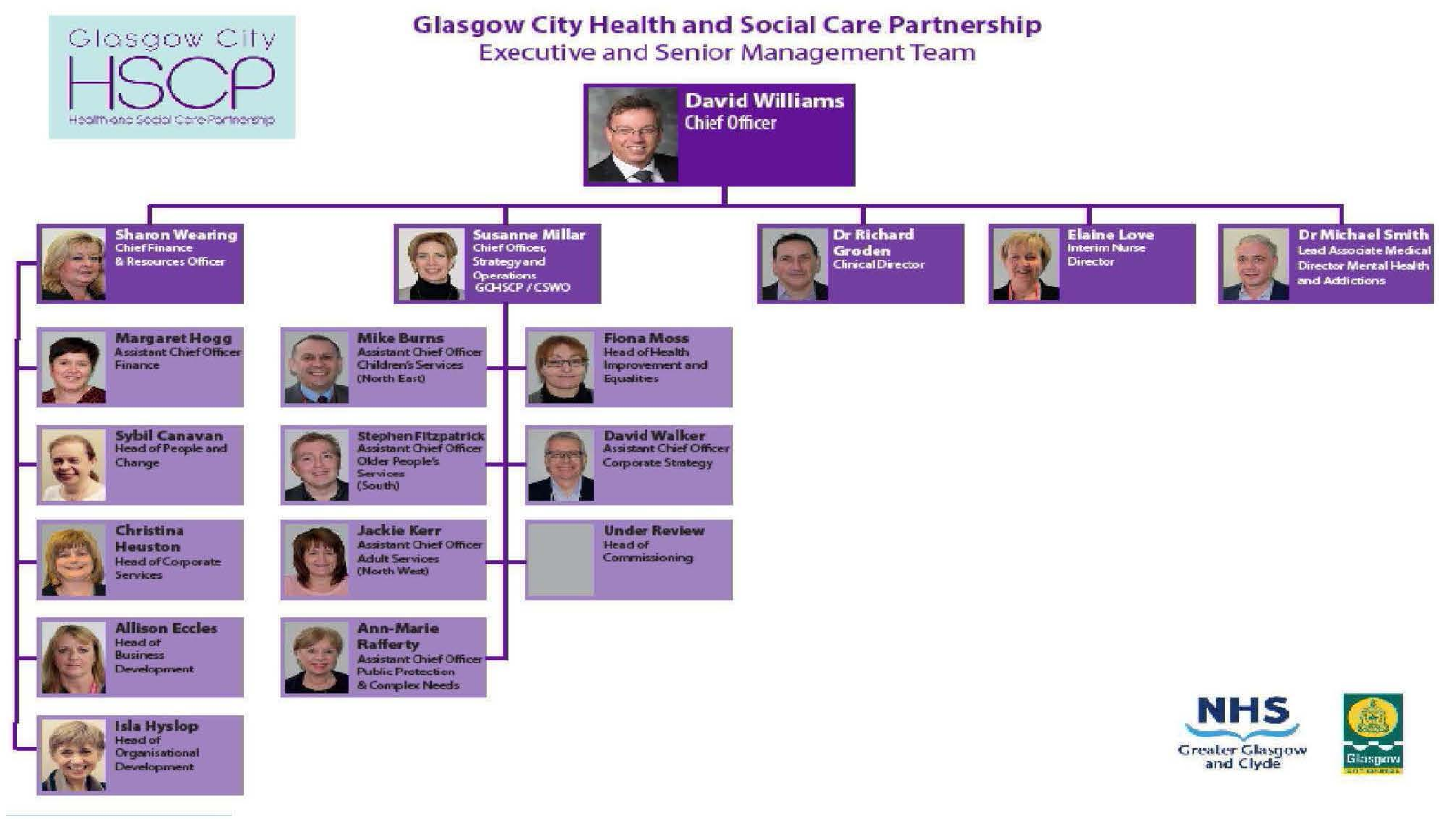

## **Questions or comments about the HSCP structure, services or staff?**

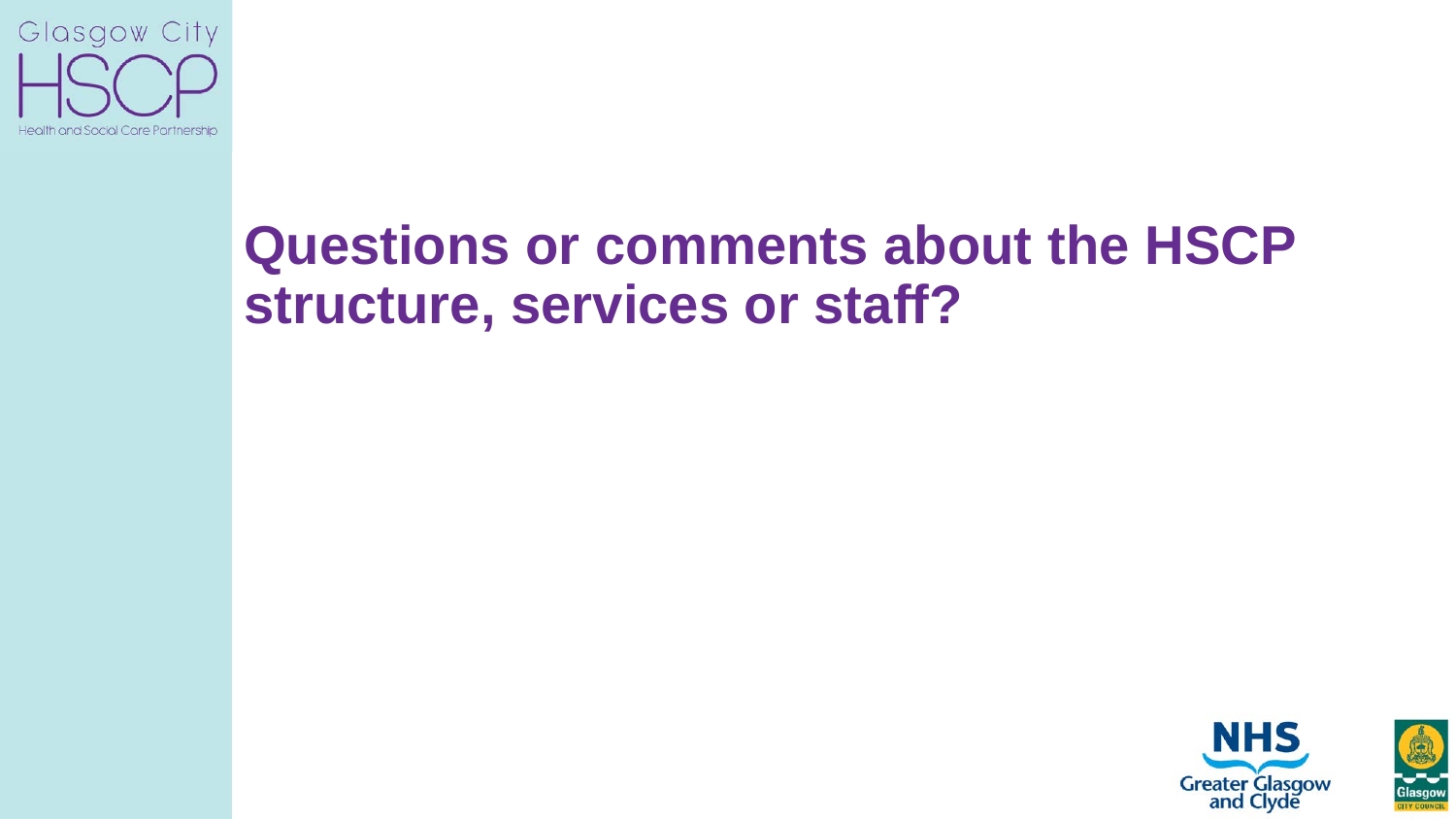

# **Pathways in to Health and Care Services**

### **Know Who To Turn To**

#### • **Self Care and NHS Inform [www.nhsinform.scot](http://www.nhsinform.scot/)**

For minor illnesses and injuries that can be treated safely at home with over the counter medication For general information such as pharmacy opening times or general health and well being advice

### • **Your Local Pharmacy**

For advice on common ailments such as coughs, colds, sore throat, stomach upsets etc For emergency contraception Pharmacy First - for Urinary Tract Infections (Women) and Impetigo (All) Minor Ailments Service – advice, and sometimes treatment, for those who don't usually pay for prescriptions

#### • **Your GP**

See your GP if you have an illness or health concern that isn't going away e.g. vomiting, earache, backache, stomach pains etc

GPs monitor long term health conditions, can provide minor surgery and supply prescriptions for medication GPs provide routine contraception, immunisations and can refer you to other services

GPs do not deal with issues connected to eye health or dental health



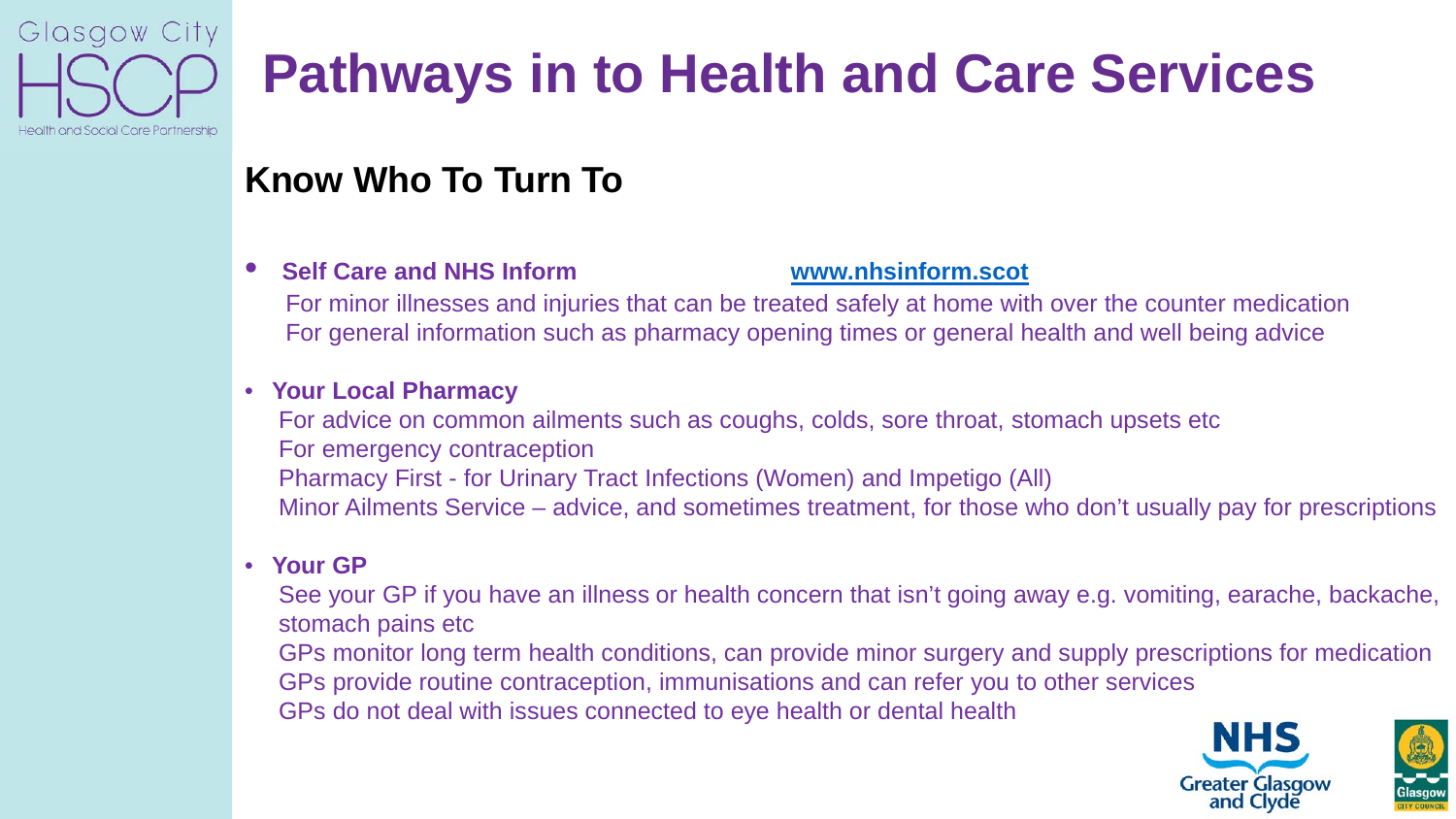

### **Know Who To Turn To**

#### • **Eye Care and Dental Health**

If you have a problem with your eyes visit your local optometrist If you have an eye INJURY visit your local Accident and Emergency Dept ( or Royal Hospital for Children) See your local NHS dentist for routine check ups, procedures and emergency care (within hours) If you have a dental emergency out of hours call NHS 24 on 111 A dental emergency is: acute pain, facial swelling, trauma/injury or bleeding from the mouth

#### • **Mental Health**

First point of access is usually via GP then referral to Community Mental Health Services Range of interventions available depending on the individual's illness Community and Third Sector organisations deliver a wide range of mental health services Mental Health Crisis Team for out of hours emergencies – for people already known to MH Services If you are concerned someone might harm themselves or others call 999 Emergency Social Work Service Out of Hours can offer advice: **0300 343 1505**

#### • **Podiatry**

Personal footcare is no longer offered by the NHS – this includes nail cutting, skin care and shoe fitting Exceptions are people with certain long term health conditions Several voluntary personal footcare schemes operate in Glasgow



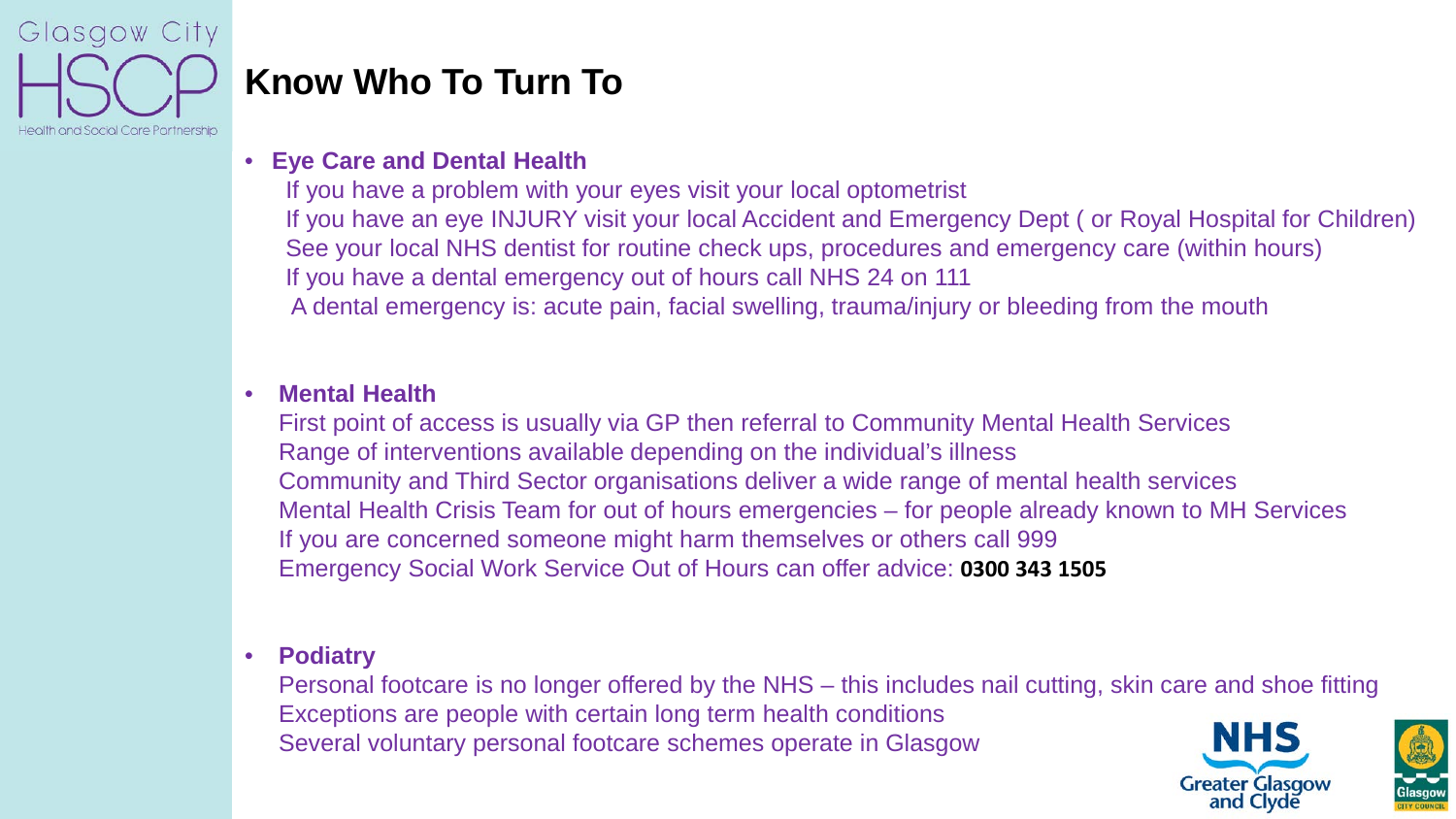

### **Know Who To Turn To**

#### • **Addiction Services**

You can self refer or be referred by a GP or other organisation to the Drug and Alcohol Recovery Team South Glasgow: Telephone: 0141 276 4330/ 287 6168/ 420 8100

Recovery Services South: The Mungo Foundation 0141 423 5872 (Out of Hours 07972 008701)

#### • **Minor Injuries Unit**

Cuts, stitches, broken bones, sprains, minor burns etc Open 9am – 9pm every day all year round New Victoria Hospital for adults aged 16 years and over and children aged 5-15 years 0-12 months Royal Hospital for Children 1-5 years Above, or Glasgow Royal Infirmary

#### • **Sexual Health Services**

Sandyford Clinic and a range of satellite hubs around the city South East – Govanhill Health Centre and South West – Pollok Health Centre Information, advice, diagnosis and treatment of a wide range of sexual health issues

In Hours number: Govanhill – 0141 531 8349 and Pollok 0141 531 6807 Out of Hours number: NHS 24 on 111



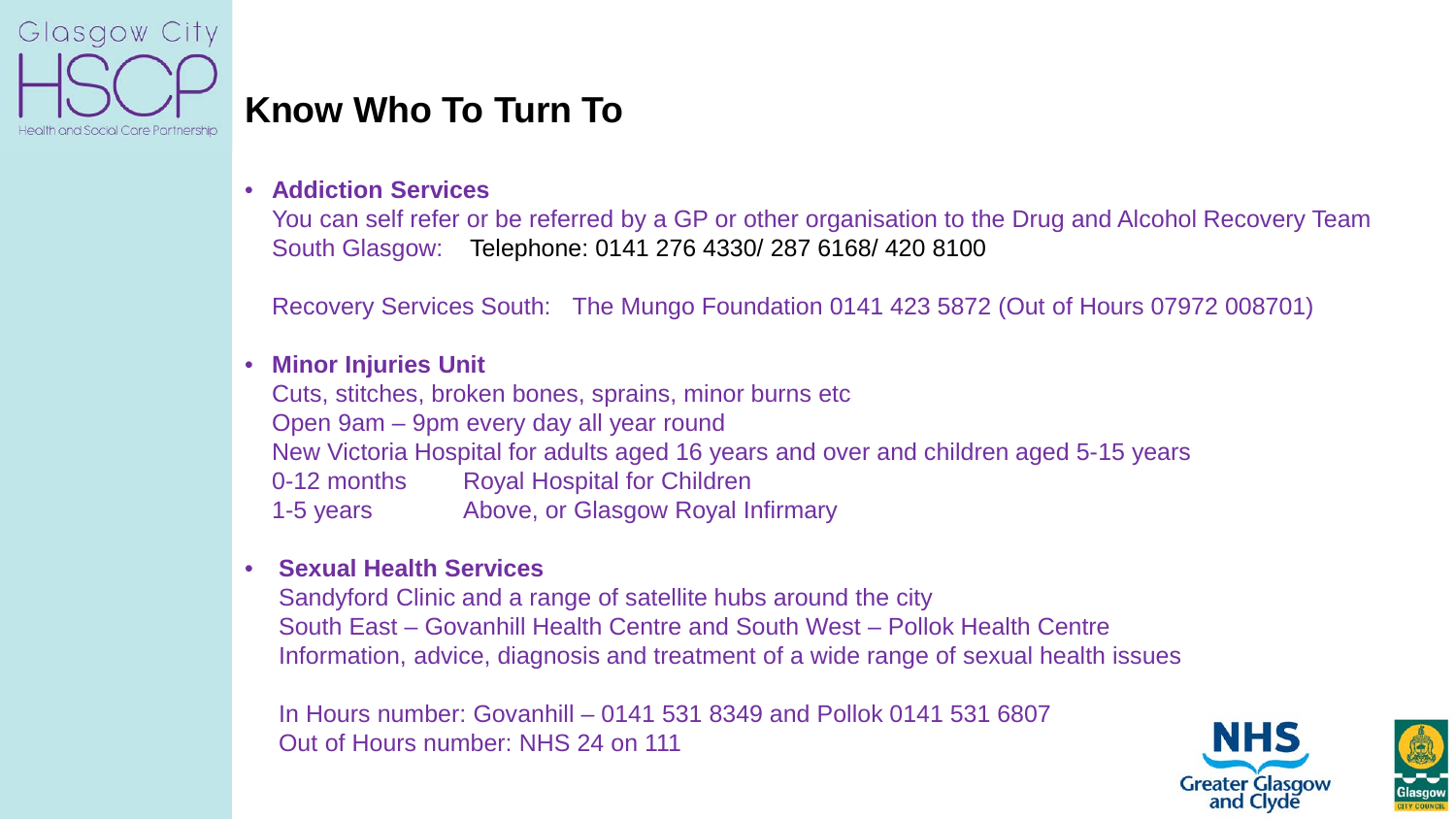

### **Emergency and Out of Hours Care**

• **NHS 24**

If you are unwell and need to speak to someone before your GP or Dental Practice re-opens

- Evenings/Weekends/Holidays

Will give advice on either managing symptoms at home, when to visit pharmacy services, arrange an on call GP or other health professionals **Call 111** 

#### • **Emergency Social Work Services**

Assessment and intervention in emergency circumstances that cannot wait until a local social work service office re-opens **Call 0300 343 1505**

#### • **Serious Injuries and Life Threatening Emergencies**

For accidents or serious emergencies e.g. cardiac failure, stroke, head injury, serious wounds Visit your nearest Accident and Emergency Department (Queen Elizabeth Hospital or Glasgow Royal Infirmary) or for children the Royal Hospital for Children If you need immediate help **Call 999**

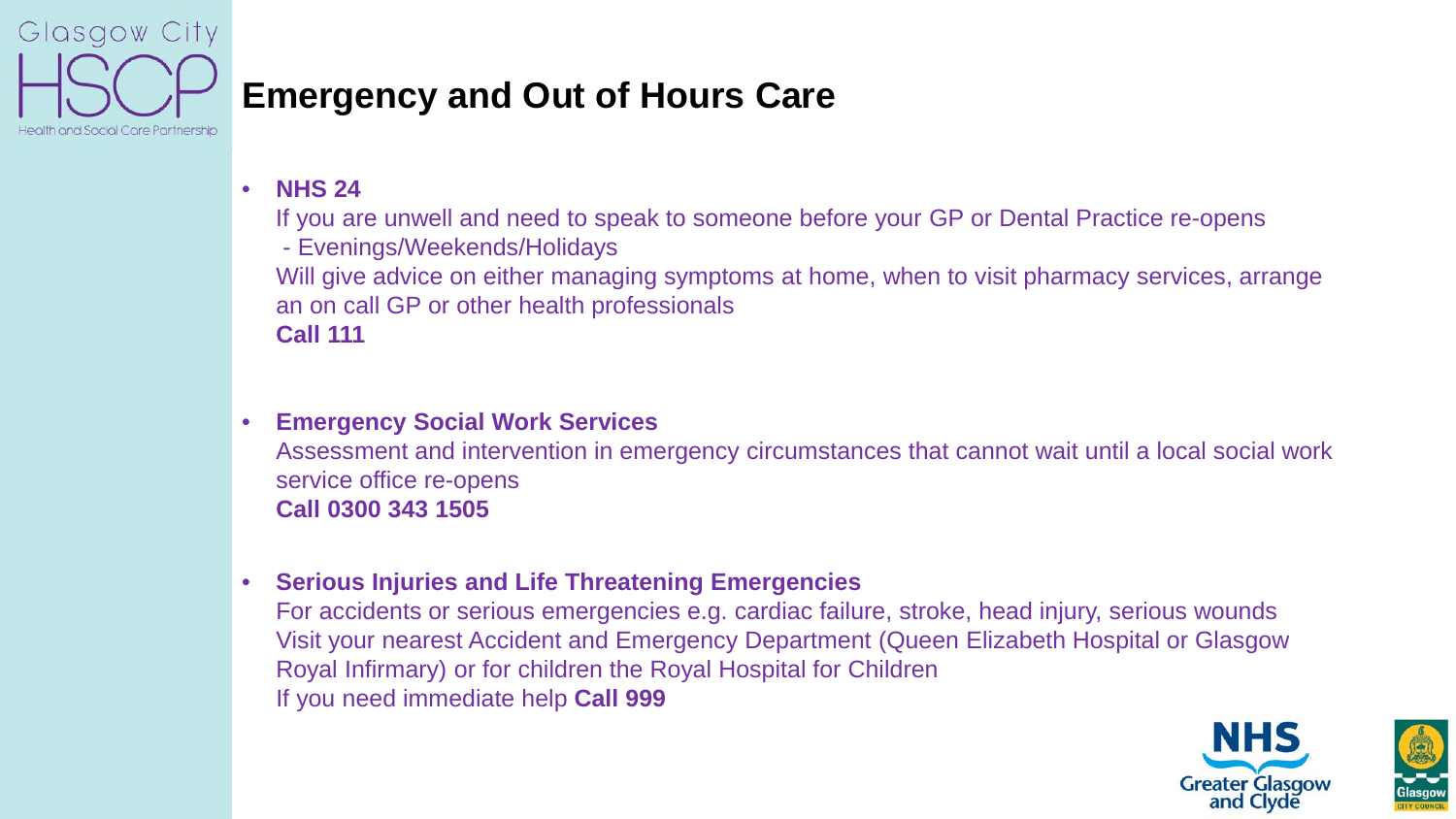

### **Equal Access to Services**

Everyone, in law, is entitled to protection from unfair discrimination due to their protected characteristics. The HSCP believes everyone should have equal access to our services.

#### • **If you do not speak, read or write English as a first language**

You are entitled to access our interpreting service (this may be telephone or remote interpreting) You are entitled to have information, including appointment letters etc in a format that is best for you You are entitled to expect our staff to have been trained in equalities sensitive practice

#### • **If you have a disability including a learning disability**

You are entitled to information, including appointment letters etc in a format that is best for you including in audio, braille, easy read, large print or with a BSL interpreter present You are entitled to have a carer, advocate or person of your choice present for discussions and decisions about your care, as long as you are deemed to have capacity You are entitled to expect that our buildings and services will be accessible, or that we will offer alternatives to you if they are not

#### • **If you are part of a protected characteristics group** We carry out Equality Impact Assessments on all of our policies to assess if they

unfairly discriminate against any protected characteristics groups



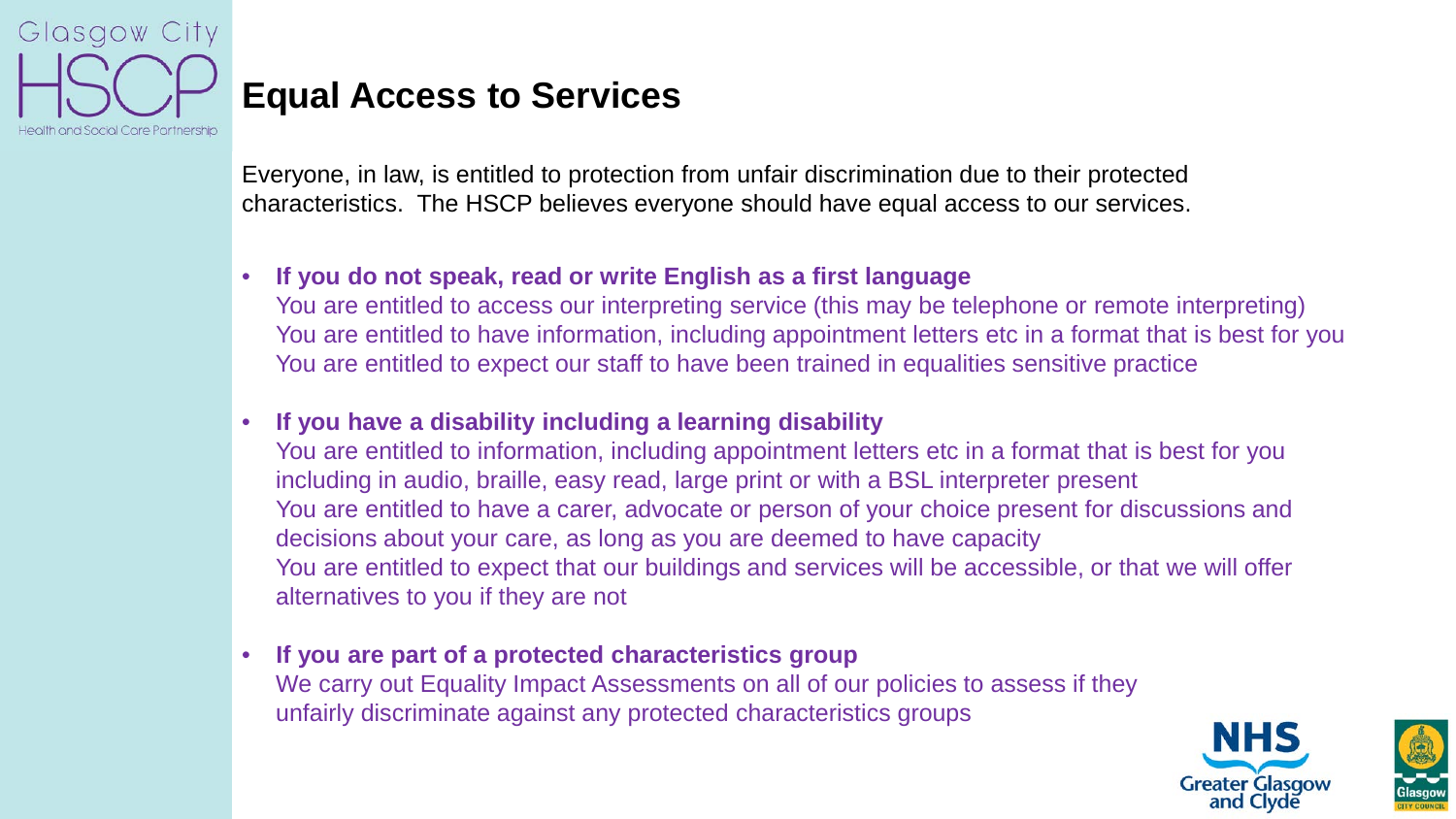

## **Key Contacts**

**For telephone numbers please contact South Locality Headquarters on 0141 427 8300 in first instance.**

#### **General:**

- **David Williams** Chief Officer [David.Williams@glasgow.gov.uk](mailto:David.Williams@glasgow.gov.uk)
- Mike Burns **Assistant Chief Officer (Children's Services and North East)** [Mike.Burns@glasgow.gov.uk](mailto:Mike.Burns@glasgow.gov.uk)
- Jackie Kerr **Assistant Chief Officer (Adult Services and North West)** [Jacqueline.Kerr2@ggc.scot.nhs.uk](mailto:Jacqueline.Kerr2@ggc.scot.nhs.uk)

#### **South Glasgow:**

- Stephen Fitzpatrick Assistant Chief Officer (Older People's Services and South) [StephenNBH.Fitzpatrick@glasgow.gov.uk](mailto:StephenNBH.Fitzpatrick@glasgow.gov.uk)
- Anne Mitchell Head of Older People South [Anne.Mitchell@ggc.scot.nhs.uk](mailto:Anne.Mitchell@ggc.scot.nhs.uk)
- Fiona McNeill **Head of Adult Services South** [Fiona.McNeill@ggc.scot.nhs.uk](mailto:Fiona.McNeill@ggc.scot.nhs.uk)
- Susan Orr **Head of Children's Services South** [Susan.Orr@glasgow.gov.uk](mailto:Susan.Orr@glasgow.gov.uk)
- Karen McNiven **Health Improvement Manager South** [Karen.McNiven@ggc.scot.nhs.uk](mailto:Karen.McNiven@ggc.scot.nhs.uk)